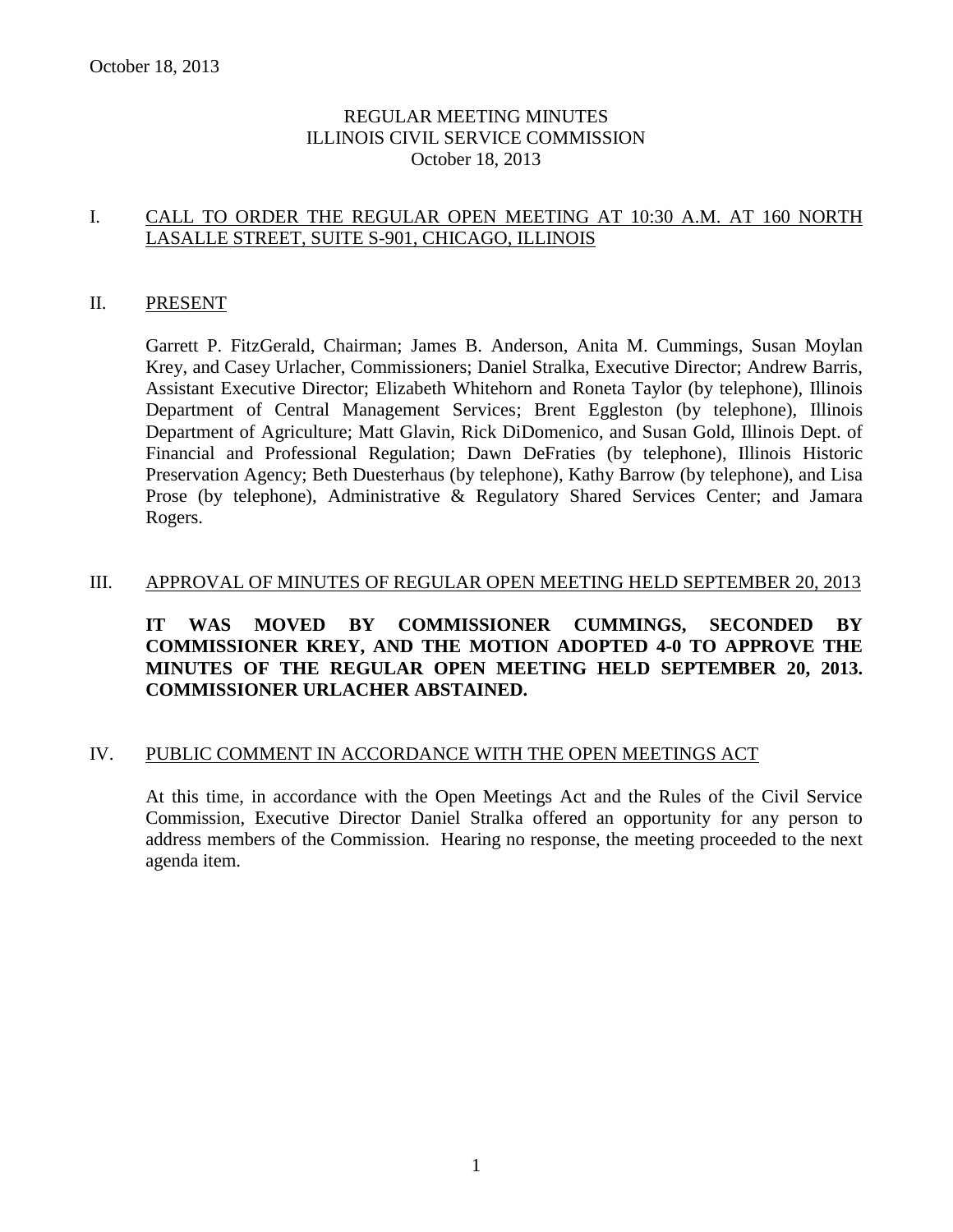#### $V<sub>1</sub>$ EXEMPTIONS UNDER SECTION 4d(3) OF THE PERSONNEL CODE

# A. Report on Exempt Positions from Illinois Dept. of Central Management Services

|               | Total            | Number of Exempt |
|---------------|------------------|------------------|
| <u>Agency</u> | <b>Employees</b> | Positions        |
|               |                  |                  |
|               |                  |                  |
|               |                  |                  |
|               |                  |                  |
|               |                  |                  |
|               |                  |                  |
|               |                  |                  |
|               |                  |                  |
|               |                  |                  |
|               |                  |                  |
|               |                  |                  |
|               |                  |                  |
|               |                  |                  |
|               |                  |                  |
|               |                  |                  |
|               |                  |                  |
|               |                  |                  |
|               |                  |                  |
|               |                  |                  |
|               |                  |                  |
|               |                  |                  |
|               |                  |                  |
|               |                  |                  |
|               |                  |                  |
|               |                  |                  |
|               |                  |                  |
|               |                  |                  |
|               |                  |                  |
|               |                  |                  |
|               |                  |                  |
|               |                  |                  |
|               |                  |                  |
|               |                  |                  |
|               |                  |                  |
|               |                  |                  |
|               |                  |                  |
|               |                  |                  |
|               |                  |                  |
|               |                  |                  |
|               |                  |                  |
|               |                  |                  |
|               |                  |                  |
|               |                  |                  |
|               |                  |                  |
|               |                  |                  |
|               |                  |                  |
|               |                  |                  |
|               |                  |                  |
|               |                  |                  |
|               |                  |                  |
|               |                  |                  |
|               |                  |                  |
|               |                  |                  |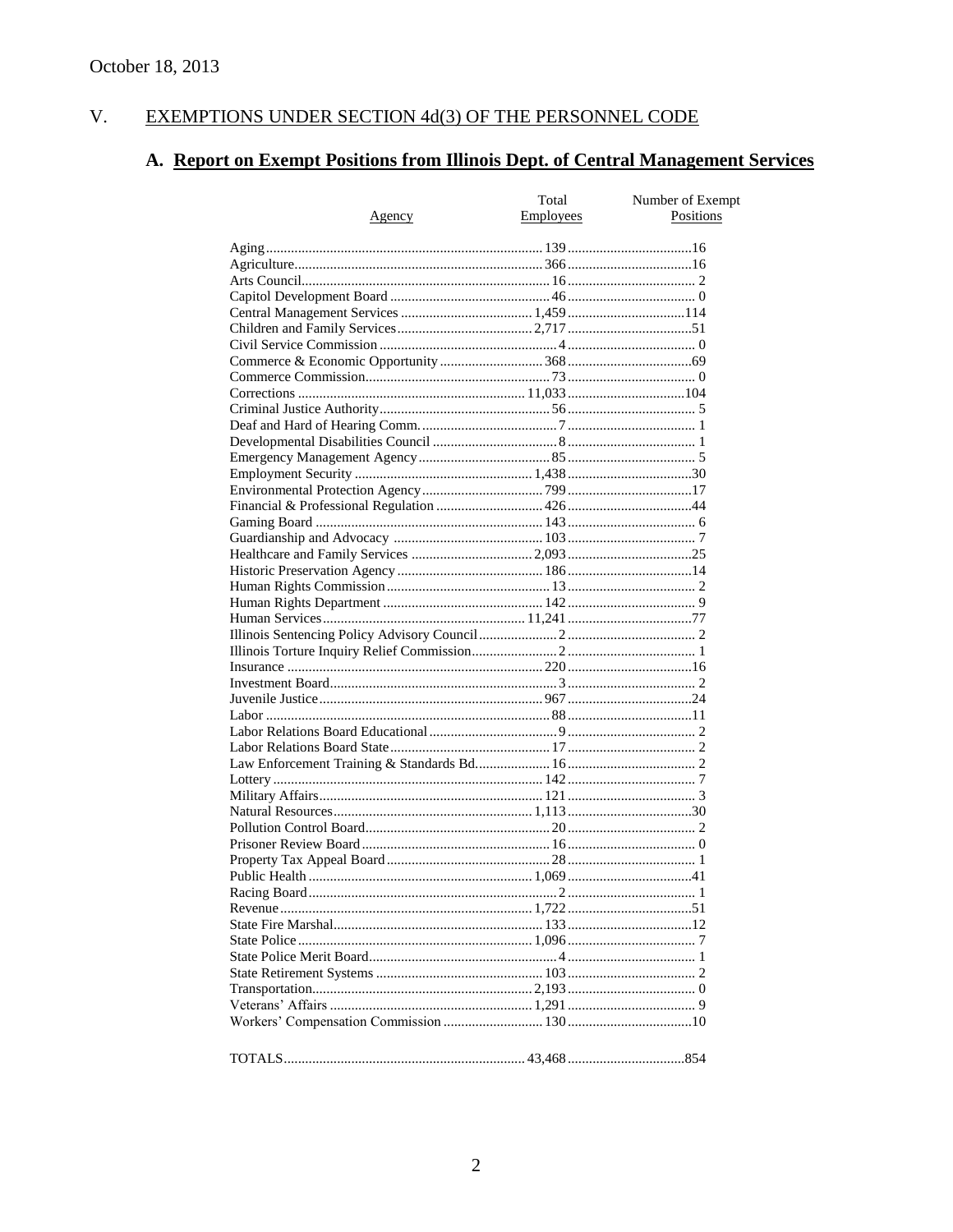### **B. Governing Rule – Section 1.142 Jurisdiction B Exemptions**

- a) The Civil Service Commission shall exercise its judgment when determining whether a position qualifies for exemption from Jurisdiction B under Section 4d(3) of the Personnel Code. The Commission will consider any or all of the following factors inherent in the position and any other factors deemed relevant to the request for exemption:
	- 1) The amount and scope of principal policy making authority;
	- 2) The amount and scope of principal policy administering authority;
	- 3) The amount of independent authority to represent the agency, board or commission to individuals, legislators, organizations or other agencies relative to programmatic responsibilities;
	- 4) The capability to bind the agency, board or commission to a course of action;
	- 5) The nature of the program for which the position has principal policy responsibility;
	- 6) The placement of the position on the organizational chart of the agency, board or commission;
	- 7) The mission, size and geographical scope of the organizational entity or program within the agency, board or commission to which the position is allocated or detailed.
- b) The Commission may, upon its own action after 30 days notice to the Director of Central Management Services or upon the recommendation of the Director of the Department of Central Management Services, rescind the exemption of any position that no longer meets the requirements for exemption set forth in subsection (a). However, rescission of an exemption shall be approved after the Commission has determined that an adequate level of managerial control exists in exempt status that will insure responsive and accountable administrative control of the programs of the agency, board or commission.
- c) For all positions currently exempt by action of the Commission, the Director of Central Management Services shall inform the Commission promptly in writing of all changes in essential functions, reporting structure, working title, work location, position title, position number or specialized knowledge, skills, abilities, licensure or certification.
- d) Prior to granting an exemption from Jurisdiction B under Section 4d(3) of the Personnel Code, the Commission will notify the incumbent of the position, if any, of its proposed action. The incumbent may appear at the Commission meeting at which action is to be taken and present objections to the exemption request.

(Source: Amended at 34 Ill. Reg. 3485, effective March 3, 2010)

\* \* \*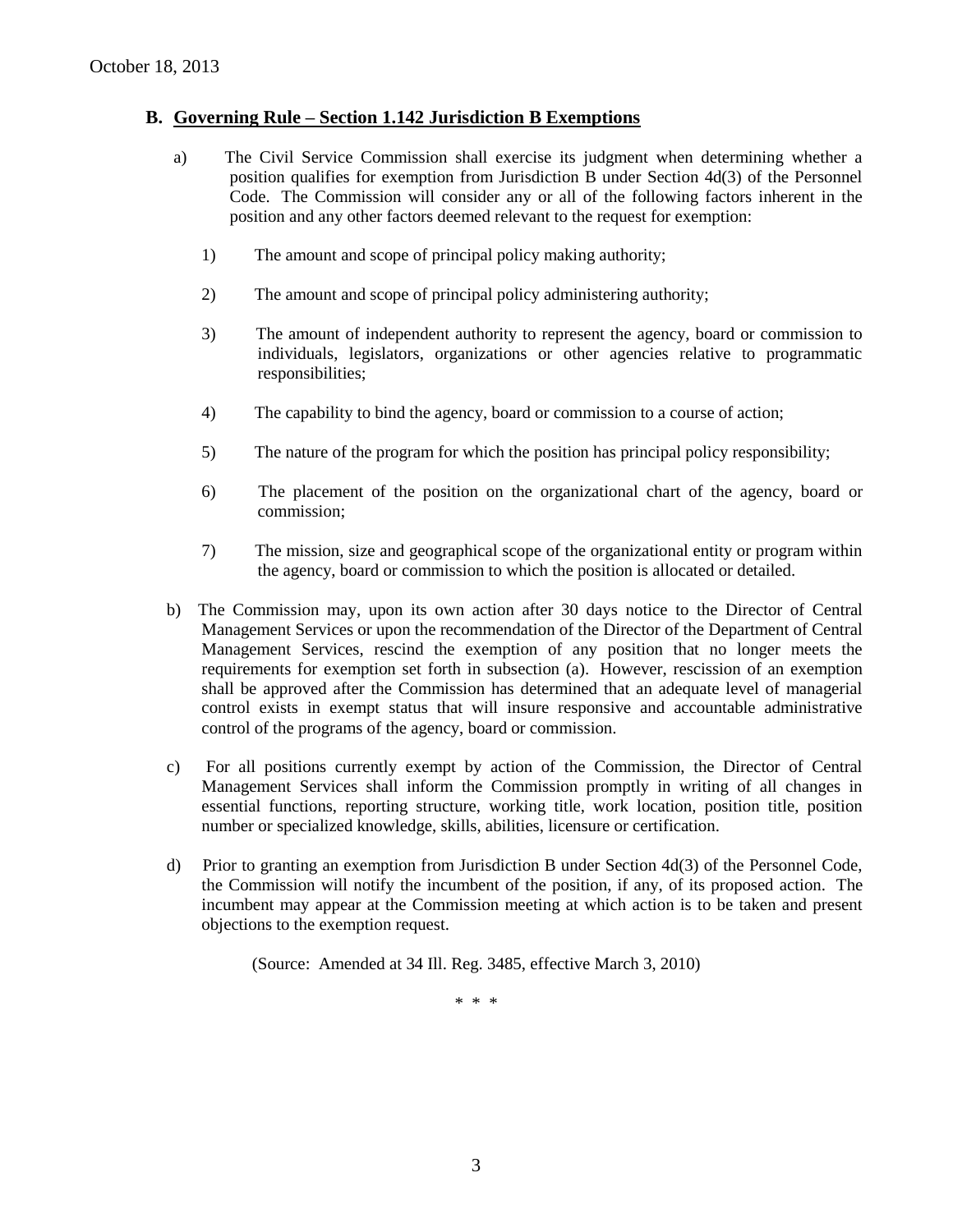# **C. Requests for 4d(3) Exemption**

Executive Director Daniel Stralka reported the following regarding the proposed 4d(3) exempt requests designated as items C through F:

 As to Item C, this request is for a Chief Information Technology Officer at the Department of Central Management Services (CMS), a position that reports to the Director. This position will perform Chief Information Officer responsibilities for the agency, functions that traditionally have supported exemption. The only difference here is that the agency is already home to the Bureau of Communication and Computer Services (BCCS). BCCS essentially functions as the statewide agency for providing centralized computing services to all state agencies. This includes interacting with other constitutional officers, the General Assembly, law enforcement agencies, the federal government, and other units of local government. Considering the size, scope and importance of its mission, the Commission has previously approved 16 principal policy exempt positions dedicated to BCCS. It must be noted that the Deputy Director of BCCS reports to the Assistant Director of CMS who reports to the Director. So the agency whose largest subdivision, BCCS with over 500 employees, dedicated to information services is seeking an additional exempt position to interact with a subdivision under its control.

The Commission has historically approved agency Chief Information Officer positions. The unusual part of this request is that the agency already has 16 exempt positions devoted to information technology. Staff sought information as to why BCCS would be unable to perform this function for CMS. The agency responded and indicated that it was seeking a position that reported to the Director – as other agencies have – and could not be redirected to other concerns. For example, since BCCS has much broader information technology positions, CMS had a concern that any BCCS position assigned to CMS would get reassigned to non-CMS projects that BCCS makes a priority. That is a valid concern, but there still remains the issue, since the Director of CMS has ultimate authority over BCCS, why the Director cannot simply direct that not to occur. There were several other Staff concerns, most related to how BCCS would interact with this position, that have yet to be addressed.

This past winter, the Commission's Chairman expressed concern over the number of principal policy exempt positions that were technology based. Given the lack of requested information at this time, Staff recommended denial of this request or, in the alternative, another continuance.

The latest records from CMS indicate it has 20 vacant exempt positions, four in BCCS.

Elizabeth Whitehorn advised the Commission that the agency was seeking another continuance of this request. Commissioner Krey voiced her concerns that the agency was not responding to Staff requests for information in a timely manner. Elizabeth Whitehorn indicated that this may have been due to the appointment of a new Director. Chairman FitzGerald inquired as to the new appointment and Elizabeth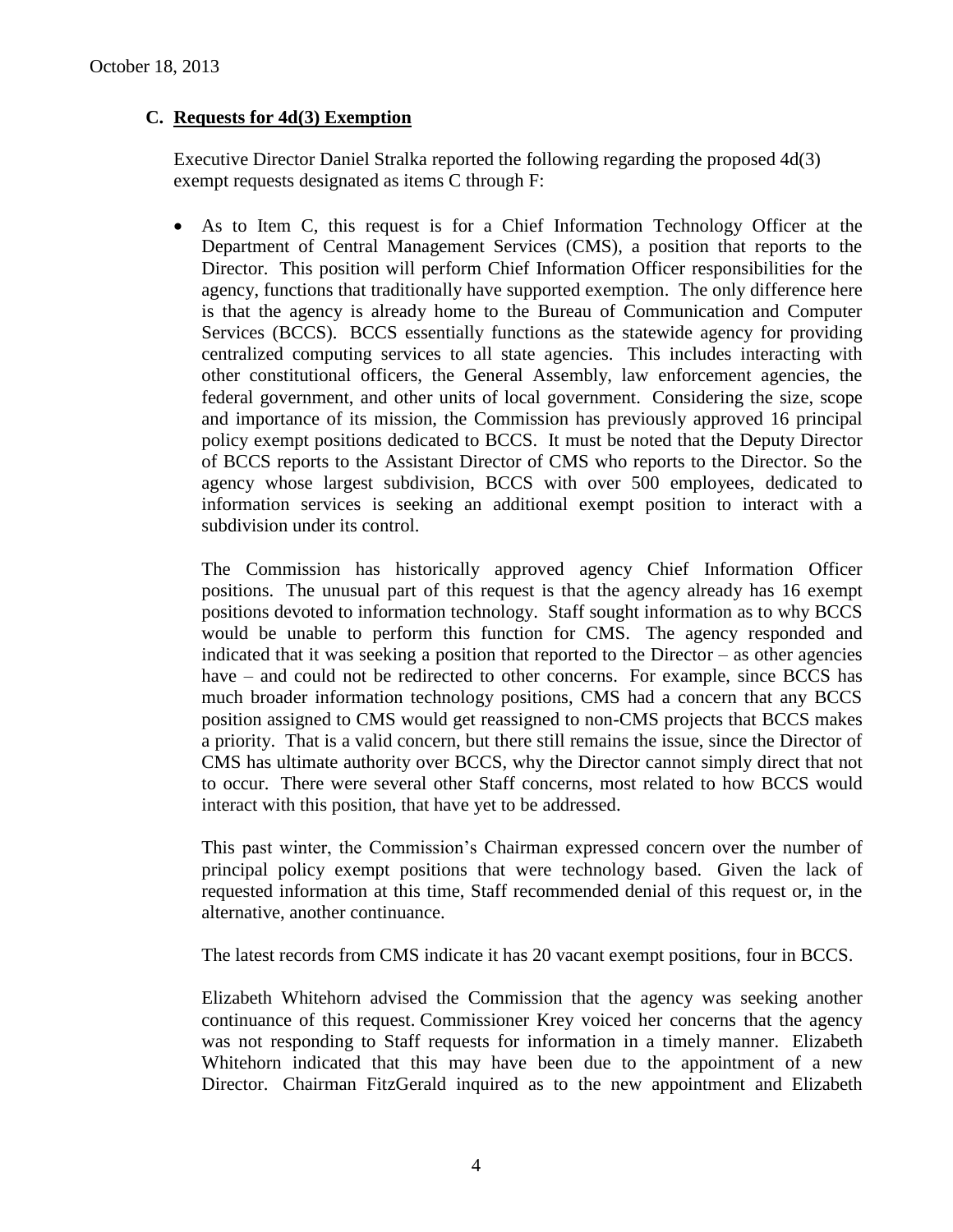Whitehorn indicated that Simone McNeil had recently been appointed as the new Acting Director of Central Management Services.

 As to Item D, this request is for a Policy Advisor at the Illinois Historic Preservation Agency, a position that reports to the Director. This position has principal policy responsibility for the Divisions of Public Affairs and Communications which include matters such as public affairs and community outreach using a variety of non-media methods.

While such functions have historically supported a principal policy exempt position, there appeared to be some overlap with the agency's Marketing position because it includes a "Community Relations" component that, as described, may overlap with this Policy Advisor position. Staff asked the agency to clarify the difference between this Policy Advisor position's responsibilities and the Community Relations component of the Marketing position. The agency indicated while the Policy Advisor is focused on overall public outreach for the agency's programs, the Marketing position is focused on marketing the agency's facilities more to public and private organization more akin to a sales position. The agency indicated that it is going to clarify the position description of the Marketing position by removing any Community Relations component so this distinction is made clear. Subject to that clarification, Staff recommended approval of this request.

The agency indicated that the Illinois Historic Preservation Agency has three vacant exempt positions.

Dawn DeFraties, Human Resources Director for Illinois Historic Preservation Agency, advised the Commission that just this morning she had forwarded a clarified position description form as indicated above to Central Management Services. Roneta Taylor, Central Management Services-Technical Services, acknowledged receipt of the clarification.

 As to Items E and F, these two requests are related to the passage of the Compassionate Use of Medical Cannabis Pilot Program Act (PA 98-0122). Item E is for the Bureau Chief for the Bureau of Medicinal Plants in the Department of Agriculture, a position that reports to the Chief of Staff who reports to the Director. Item F is for the Medical Cannabis Deputy Director in the Department of Financial and Professional Regulation (DFPR), a position that reports to the Director of Professional Regulation who reports to the Secretary.

This Act establishes a three-way system of regulation with different regulatory functions being assigned to different agencies. The Department of Public Health is responsible for establishing a confidential registry of patients authorized to use cannabis and their caregivers. Agriculture is responsible for registration and oversight of cultivation centers – the agency estimates there will be 22 such locations. Financial and Professional Regulation is responsible for registration and oversight of dispensing organizations – the agency estimates there will be 60 such facilities. The two positions before the Commission would be principally responsible for carrying out the latter two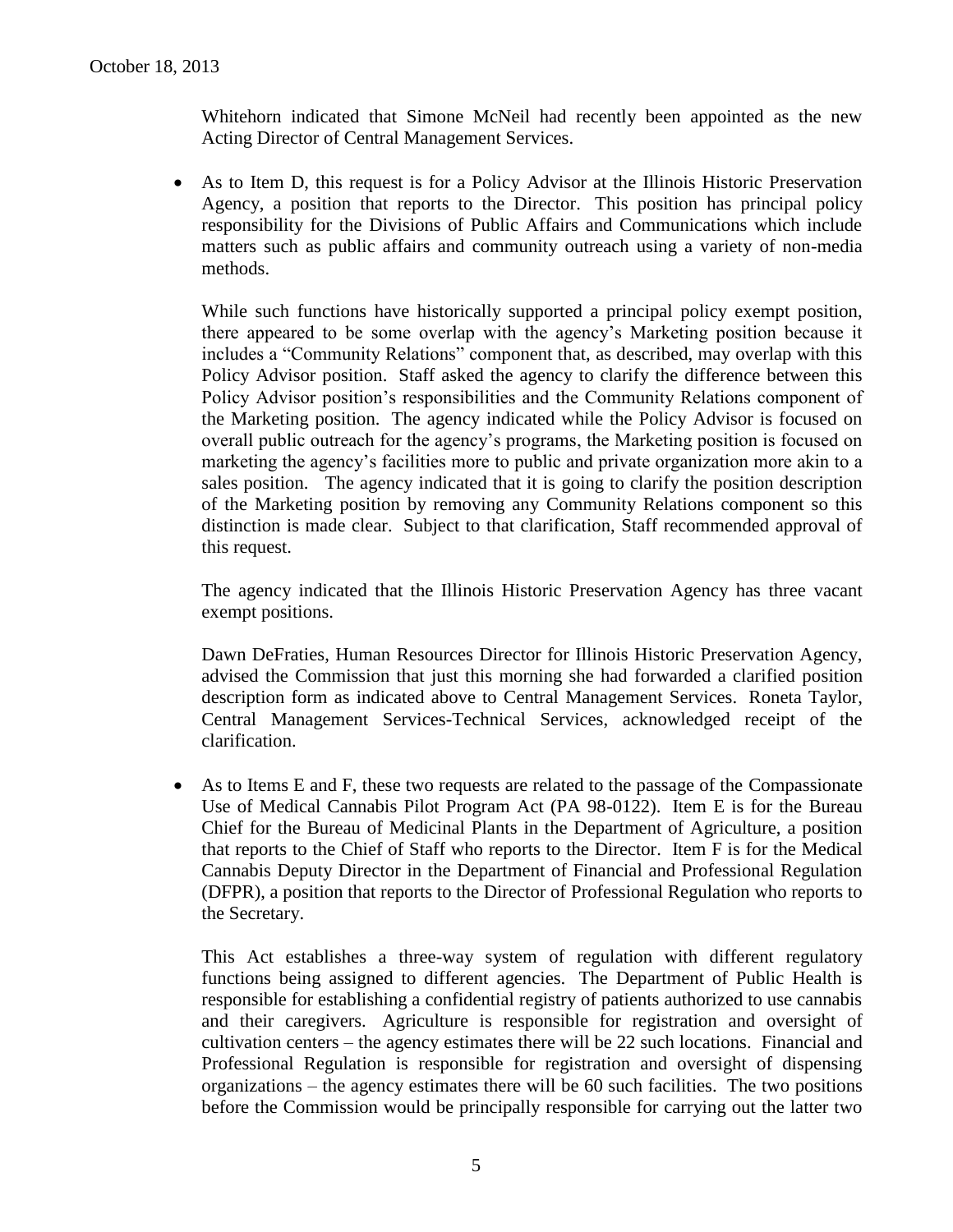agencies' programmatic responsibilities under this Act. Typically, a program like this would only have one position qualify for a principal policy exemption. However, the legislature elected to split the program's administrative responsibilities among three different agencies which would justify an exempt position for each agency. For that reason, Staff recommended approval of these requests but only until January 1, 2018 which is when the Act expires by its terms. Commissioner Krey inquired if other agencies were going to request exemptions as a result of the Act. Executive Director Stralka indicated that Department of Public Health may do so.

The latest records from Central Management Services indicate that Agriculture has zero vacant exempt positions while Financial and Professional Regulations has four.

# **IT WAS MOVED BY COMMISSIONER KREY, SECONDED BY COMMISSIONER ANDERSON, AND THE MOTION ADOPTED 5-0 TO CONTINUE THE REQUEST FOR 4D(3) EXEMPTION FOR THE FOLLOWING POSITION:**

**C: Chief Information Technology Officer (CMS)**

# **IT WAS MOVED BY COMMISSIONER KREY, SECONDED BY COMMISSIONER URLACHER, AND THE MOTION ADOPTED 5-0 TO GRANT THE REQUEST FOR 4D(3) EXEMPTION FOR THE FOLLOWING POSITION:**

**D: Policy Advisor (HPA)**

**IT WAS MOVED BY COMMISSIONER KREY, SECONDED BY COMMISSIONER CUMMINGS, AND THE MOTION ADOPTED 5-0 TO GRANT THE REQUESTS FOR 4D(3) EXEMPTION THROUGH THE PERIOD ENDING JANUARY 1, 2018 FOR THE FOLLOWING POSITIONS:**

- **E: Bureau Chief, Bureau of Medicinal Plants (DOA)**
- **F: Medicinal Cannabis Deputy Director (FPR)**

**The following 4d(3) exemption request was continued on October 18, 2013:**

### **C. Illinois Department of Central Management Services**

| <b>Position Number</b>  | 40070-37-00-000-40-01                |  |
|-------------------------|--------------------------------------|--|
| Position Title          | Senior Public Service Administrator  |  |
| Bureau/Division         | <b>Information Technology</b>        |  |
| <b>Functional Title</b> | Chief Information Technology Officer |  |
| Incumbent               | Vacant                               |  |
| Supervisor              | Director                             |  |
| Location                | <b>Sangamon County</b>               |  |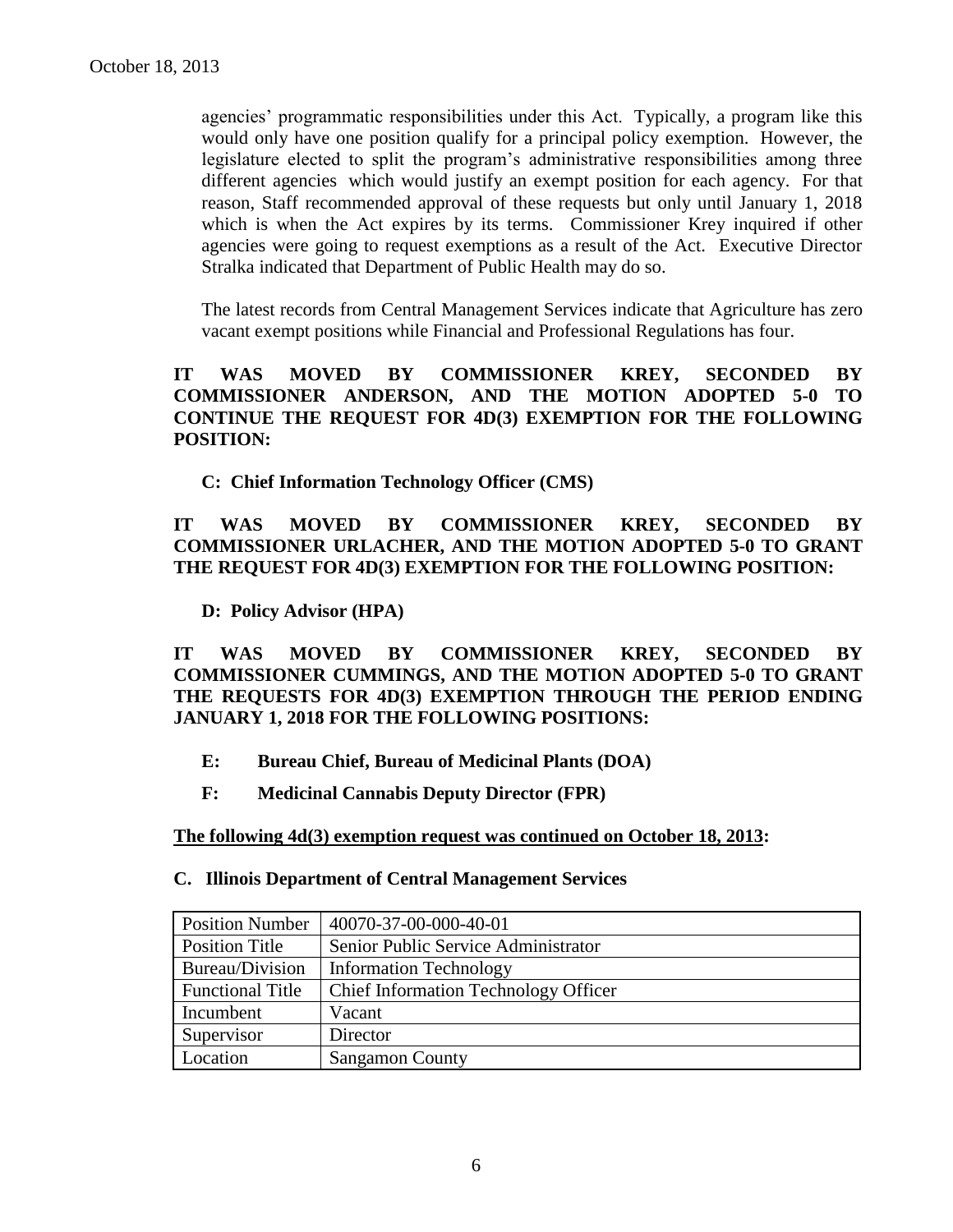# **The following 4d(3) exemption request was granted on October 18, 2013:**

### **D. Illinois Historic Preservation Agency**

| <b>Position Number</b>  | 40070-48-40-000-00-01               |  |
|-------------------------|-------------------------------------|--|
| <b>Position Title</b>   | Senior Public Service Administrator |  |
| Bureau/Division         | Administration                      |  |
| <b>Functional Title</b> | Policy Advisor                      |  |
| Incumbent               | Vacant                              |  |
| Supervisor              | Director                            |  |
| Location                | <b>Sangamon County</b>              |  |

# **The following 4d(3) exemption requests were granted for a period ending January 1, 2018 on October 18, 2013:**

#### **E. Illinois Department of Agriculture**

| <b>Position Number</b>  | 40070-11-07-000-00-01                      |
|-------------------------|--------------------------------------------|
| <b>Position Title</b>   | Senior Public Service Administrator        |
| Bureau/Division         | Director's Office                          |
| <b>Functional Title</b> | Bureau Chief, Bureau of Medicinal Plants   |
| Incumbent               | Vacant                                     |
| Supervisor              | Chief of Staff who reports to the Director |
| Location                | <b>Sangamon County</b>                     |

#### **F. Illinois Dept. of Financial & Professional Regulation**

| <b>Position Number</b>  | 40070-13-40-800-00-01                   |
|-------------------------|-----------------------------------------|
| <b>Position Title</b>   | Senior Public Service Administrator     |
| Bureau/Division         | Director's Office                       |
| <b>Functional Title</b> | <b>Medical Cannabis Deputy Director</b> |
| Incumbent               | Vacant                                  |
| Supervisor              | Director who reports to the Secretary   |
| Location                | <b>Cook County</b>                      |

### VI. CLASS SPECIFICATIONS

• None submitted.

**IT WAS MOVED BY COMMISSIONER KREY, SECONDED BY COMMISSIONER URLACHER, AND THE MOTION ADOPTED 5-0 TO DISAPPROVE ANY CLASS SPECIFICATIONS RECEIVED BY THE COMMISSION NOT CONTAINED IN THIS REPORT TO ALLOW ADEQUATE STUDY.**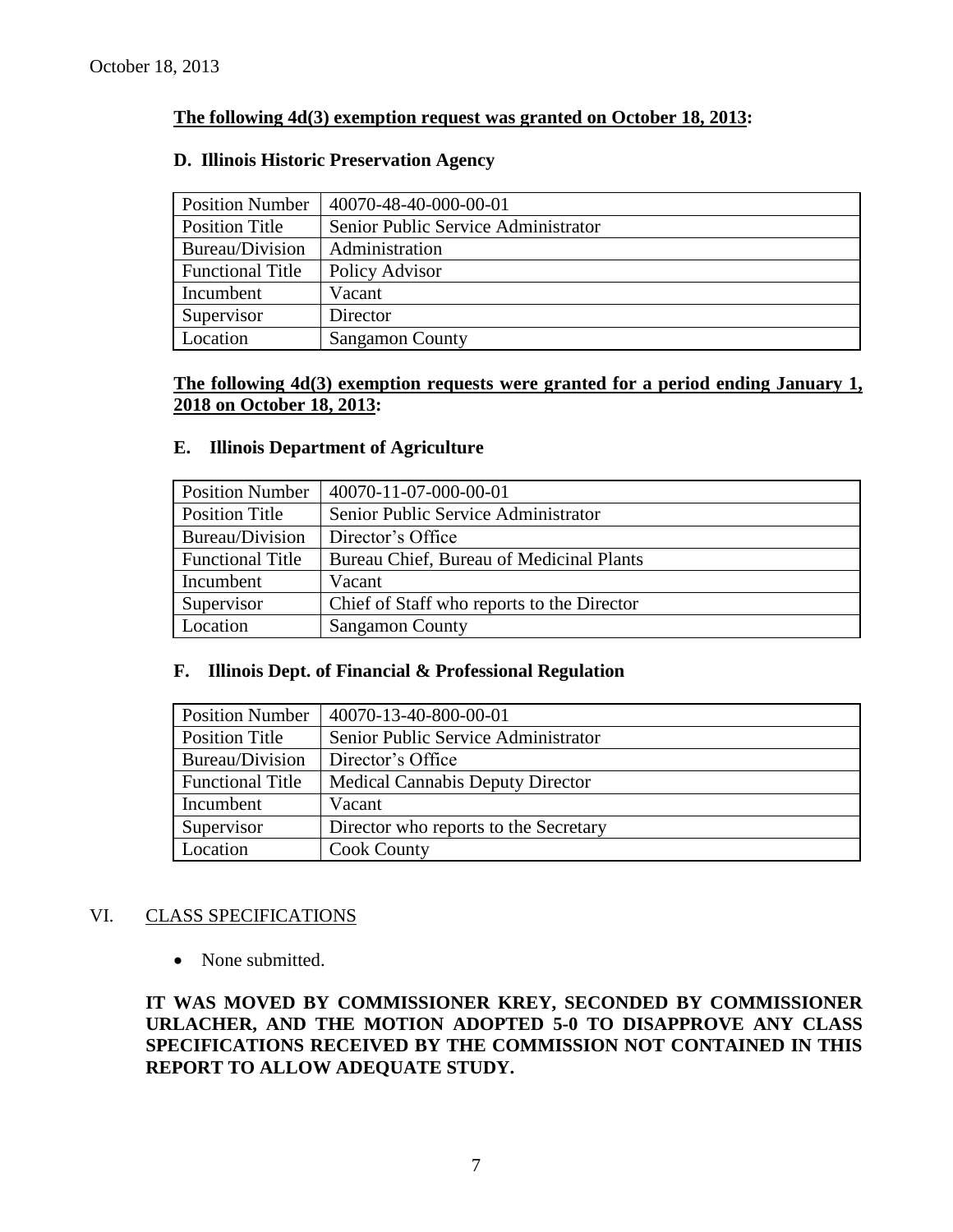# VII. MOTION TO CLOSE A PORTION OF THE MEETING

**IT WAS MOVED BY COMMISSIONER KREY, SECONDED BY COMMISSIONER ANDERSON, AND BY ROLL CALL VOTE THE MOTION ADOPTED 5-0 TO CLOSE A PORTION OF THE MEETING PURSUANT TO SUBSECTIONS 2(c)(1), 2(c)(4), AND 2(c)(11) OF THE OPEN MEETINGS ACT.**

| <b>FITZGERALD YES</b> |            | <b>ANDERSON</b> | <b>YES</b> |
|-----------------------|------------|-----------------|------------|
| <b>CUMMINGS YES</b>   |            | <b>KREY</b>     | <b>YES</b> |
| <b>URLACHER</b>       | <b>YES</b> |                 |            |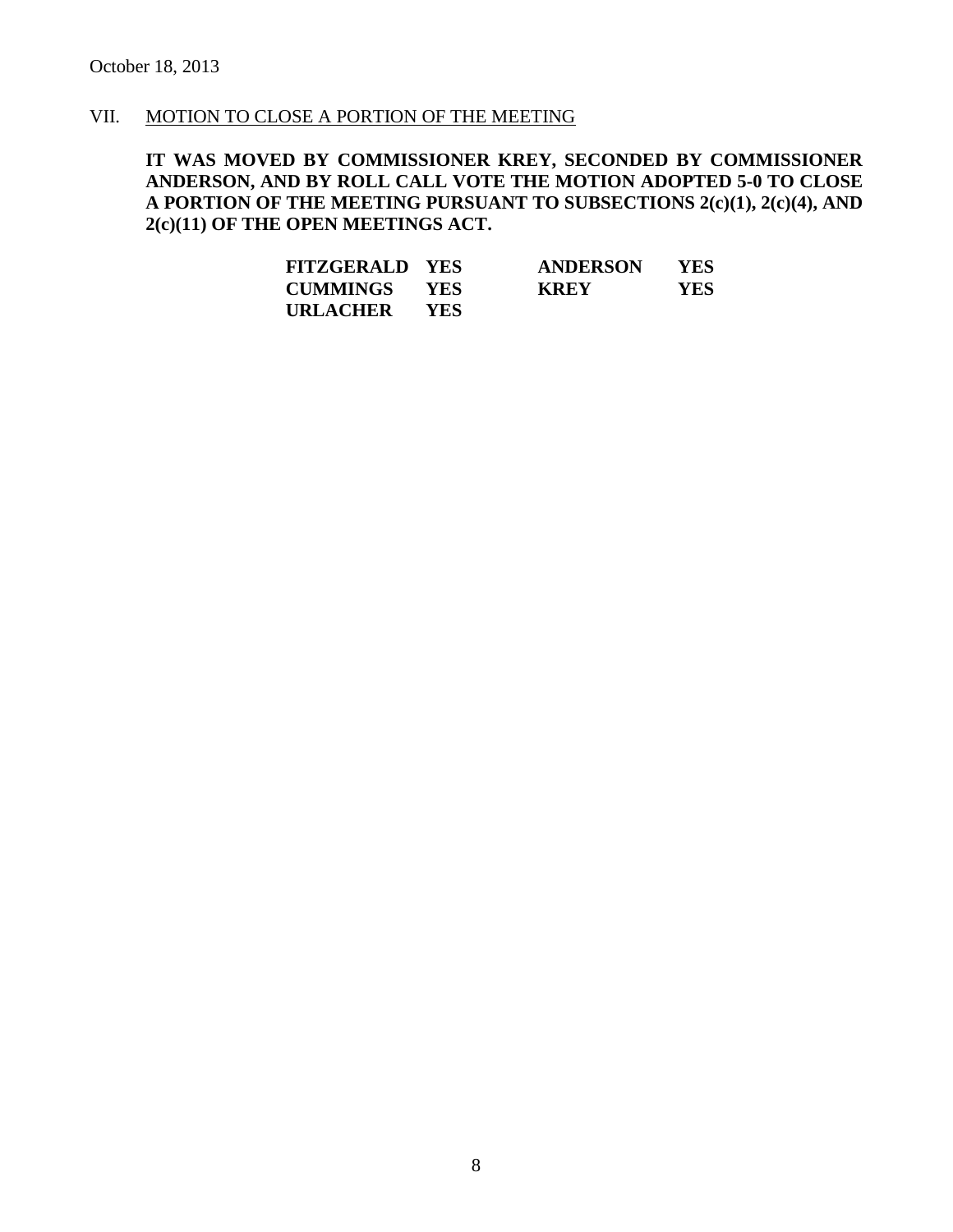#### VIII. RECONVENE THE OPEN MEETING

Upon due and proper notice the regular open meeting of the Illinois Civil Service Commission was reconvened at 160 North LaSalle Street, Suite S-901, Chicago, Illinois at 11:10 a.m.

#### PRESENT

Chairman Garrett P. FitzGerald; James B. Anderson, Anita M. Cummings, Susan Moylan Krey, and Casey Urlacher, Commissioners; Daniel Stralka, Executive Director; Andrew Barris, Assistant Executive Director; and Jamara Rogers.

#### IX. NON-MERIT APPOINTMENT REPORT

The Personnel Code permits non-merit appointments for a limited period of time, i.e., emergency appointments shall not exceed 60 days and shall not be renewed, and positions shall not be filled on a temporary or provisional basis for more than six months out of any twelve-month period. Consecutive non-merit appointments are not violative of the Code; however, they do present a possible evasion of merit principles and should be monitored.

| Agency                                | 8/31/13           | 9/30/13       | 9/30/12               |
|---------------------------------------|-------------------|---------------|-----------------------|
| Aging                                 | 2                 |               | $\mathcal{D}_{\cdot}$ |
| Agriculture                           | $\mathfrak{D}$    | 3             |                       |
| <b>Arts Council</b>                   |                   | 0             |                       |
| <b>Central Management Services</b>    | $\mathfrak{D}$    | 0             |                       |
| <b>Children and Family Services</b>   | 12                | $\mathbf{2}$  | 6                     |
| <b>Healthcare and Family Services</b> | 19                | $\mathcal{D}$ |                       |
| <b>Historic Preservation Agency</b>   | 11                | 11            | 15                    |
| <b>Human Services</b>                 |                   | 0             | 3                     |
| <b>Natural Resources</b>              |                   | 10            | 11                    |
| Property Tax Appeal Board             | 3                 | $\mathbf 0$   |                       |
| Public Health                         | $\overline{2}$    | 0             |                       |
| Revenue                               | 5                 | 3             |                       |
| <b>State Police Merit Board</b>       |                   | 0             |                       |
| Transportation                        | $\mathbf{\Omega}$ | 0             | 13                    |
| Veterans' Affairs                     | 5                 | $\bf{0}$      |                       |
| <b>Totals</b>                         | 66                | 32            | 62                    |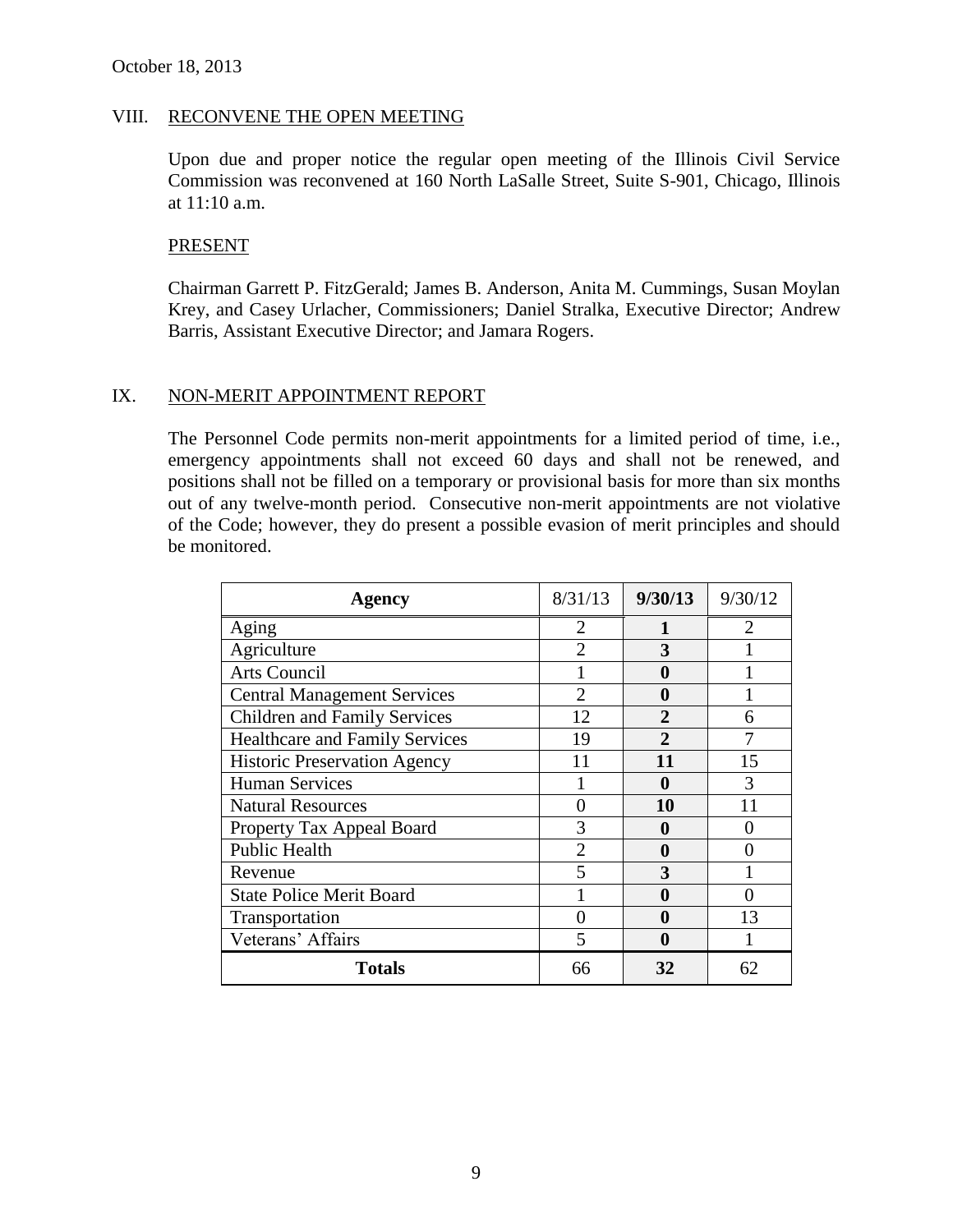#### X. PUBLICLY ANNOUNCED DECISIONS RESULTING FROM APPEAL

#### **DA-23-13**

| Employee    | Jamara M. Rogers        | <b>Appeal Date</b> | 12/31/12                 |
|-------------|-------------------------|--------------------|--------------------------|
| Agency      | Children & Family Svcs. | Decision Date      | 10/07/13                 |
| Appeal Type | Discharge               | Proposal for       | Charges are partially    |
| ALJ         | Daniel Stralka          | Decision           | proven and warrant a 90- |
|             |                         |                    | day suspension plus      |
|             |                         |                    | duration of suspension   |
|             |                         |                    | pending discharge.       |

**IT WAS MOVED BY COMMISSIONER KREY, SECONDED BY COMMISSIONER ANDERSON, AND BY ROLL CALL VOTE OF 5-0 THE MOTION ADOPTED TO AFFIRM AND ADOPT THE ADMINISTRATIVE LAW JUDGE'S PROPOSAL THAT THE WRITTEN CHARGES FOR DISCHARGE HAVE BEEN PARTIALLY PROVEN AND WARRANT A 90-DAY SUSPENSION PLUS THE DURATION OF HER SUSPENSION PENDING DISCHARGE FOR THE REASONS SET FORTH IN THE PROPOSAL FOR DECISION DATED OCTOBER 7, 2013.**

| <b>FITZGERALD YES</b> |            | <b>ANDERSON</b> | <b>YES</b> |
|-----------------------|------------|-----------------|------------|
| CUMMINGS              | YES        | <b>KREY</b>     | YES.       |
| <b>URLACHER</b>       | <b>YES</b> |                 |            |

#### **DA-47-13**

| Employee    | <b>Scott Grosboll</b>        | <b>Appeal Date</b>   | 06/05/13            |
|-------------|------------------------------|----------------------|---------------------|
| Agency      | Healthcare & Family Services | <b>Decision Date</b> | 10/04/13            |
| Appeal Type | Discharge                    | Proposal for         | Charges not proven; |
| ALJ         | <b>Andrew Barris</b>         | Decision             | employee to be      |
|             |                              |                      | reinstated.         |

**IT WAS MOVED BY COMMISSIONER CUMMINGS, SECONDED BY COMMISSIONER URLACHER, AND BY ROLL CALL VOTE OF 5-0 THE MOTION ADOPTED TO AFFIRM AND ADOPT THE ADMINISTRATIVE LAW JUDGE'S PROPOSAL THAT THE WRITTEN CHARGES FOR DISCHARGE HAVE NOT BEEN PROVEN BY A PREPONDERANCE OF THE EVIDENCE SO THE DISCHARGE IS SET ASIDE IN WHOLE AND SCOTT GROSBOLL IS TO BE REINSTATED TO HIS POSITION OF OFFICE SPECIALIST WITH THE ILLINOIS DEPARTMENT OF HEALTHCARE AND FAMILY SERVICES.**

| <b>FITZGERALD YES</b> |            | <b>ANDERSON</b> | <b>YES</b> |
|-----------------------|------------|-----------------|------------|
| CUMMINGS              | <b>YES</b> | <b>KREY</b>     | YES.       |
| <b>URLACHER</b>       | <b>YES</b> |                 |            |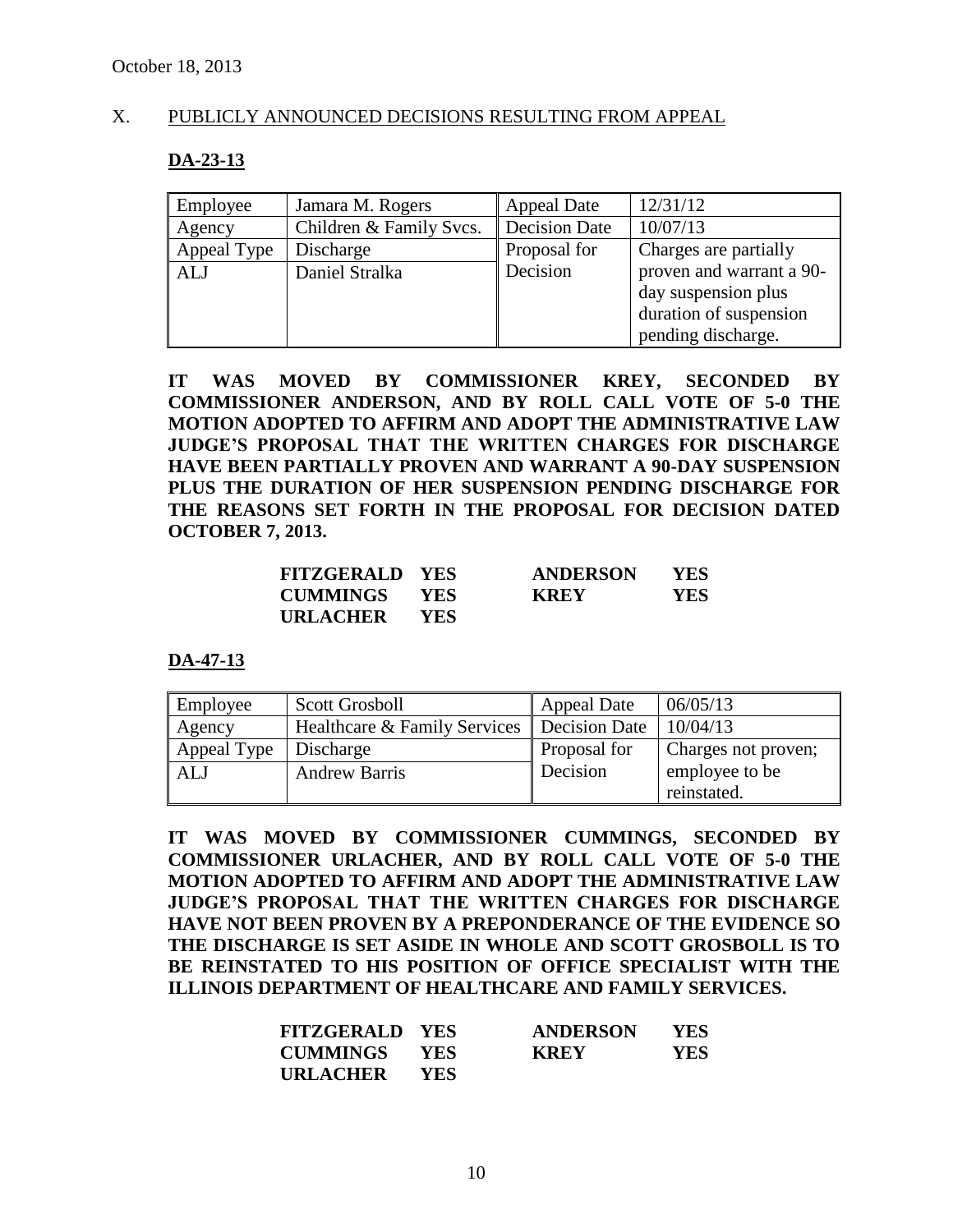# XI. APPEALS TERMINATED WITHOUT DECISION ON THE MERITS

#### **RV-43-13**

| Employee    | Shawn Wilcockson         | Appeal Date         | 5/30/13                       |
|-------------|--------------------------|---------------------|-------------------------------|
| Agency      | <b>Natural Resources</b> | Decision Date       | 9/26/13                       |
| Appeal Type | Rule Violation           | <b>Proposal for</b> | Dismissed subject to approval |
| ALJ         | Daniel Stralka           | Decision            | of the Commission; withdrawn. |

# **S-46-13**

| <b>Employee</b> | Robert W. Crowder   Appeal Date |                     | 6/04/13                       |
|-----------------|---------------------------------|---------------------|-------------------------------|
| Agency          | Veterans' Affairs               | Decision Date       | 9/25/13                       |
| Appeal Type     | <b>Suspension</b>               | <b>Proposal for</b> | Dismissed subject to approval |
| ALJ             | <b>Andrew Barris</b>            | Decision            | of the Commission; withdrawn. |

**IT WAS MOVED BY COMMISSIONER KREY, SECONDED BY COMMISSIONER ANDERSON, AND BY ROLL CALL VOTE OF 5-0 THE MOTION ADOPTED TO AFFIRM AND ADOPT THE ADMINISTRATIVE LAW JUDGES' PROPOSALS FOR DECISION TO DISMISS THE WILCOCKSON AND CROWDER APPEALS BECAUSE THEY WERE WITHDRAWN.**

| <b>FITZGERALD YES</b> |            | <b>ANDERSON</b> | <b>YES</b> |
|-----------------------|------------|-----------------|------------|
| <b>CUMMINGS YES</b>   |            | <b>KREY</b>     | YES        |
| URLACHER              | <b>YES</b> |                 |            |

#### XII. STAFF REPORT

Executive Director Daniel Stralka reported that:

- Casey Urlacher has been appointed as Commissioner effective October 11, 2013.
- Staff has received its first budget correspondence from the Governor's Office for fiscal year 2015 which requested a flat submission. Initial indications are the Commission should be able to comply with this request.
- Public Accountability Report statistics for fiscal year 2014 were submitted to the Treasurer on October 11, 2013.
- The agency implemented its first Identity Protection Policy effective October 15, 2013.
- The Commissioners were reminded that annual Ethics Training Acknowledgements of Participation are due by the end of the year and by November 8 for Commissioner Urlacher.